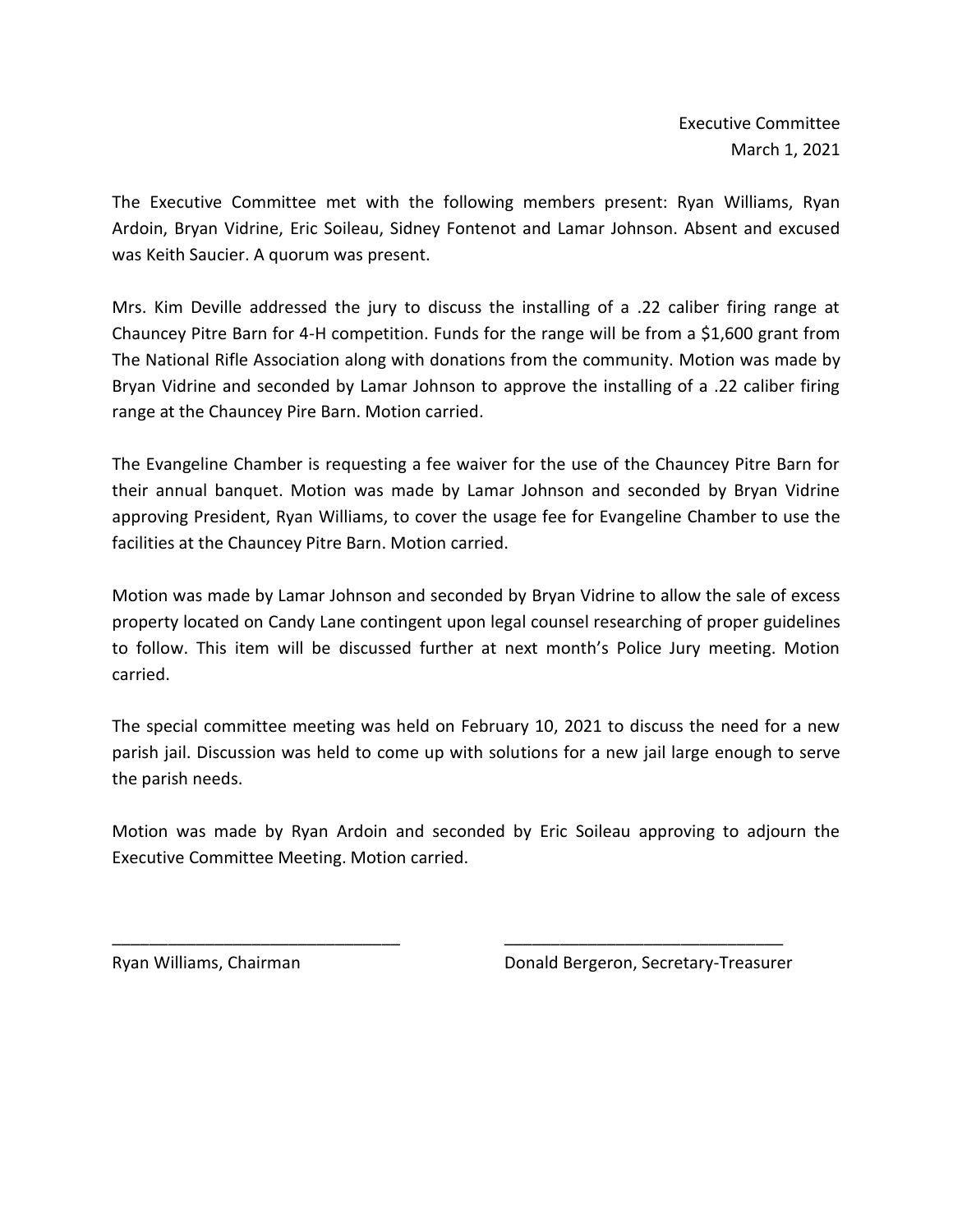Road and Bridge Committee March 1, 2021

The Road and Bridge Committee met with the following members present: Eric Soileau, Bryan Vidrine, Lamar Johnson, Ryan Williams, and Daniel Arvie. Absent and excused was Keith Saucier. A quorum was present.

Motion was made by Lamar Johnson and seconded by Ryan Williams approving a pay increase for Tim Causey and Nolan Soileau to \$20/hour, effective today. Motion carried.

Motion was made by Lamar Johnson and seconded by Ryan Williams approving to adjourn the road and bridge committee. Motion carried.

\_\_\_\_\_\_\_\_\_\_\_\_\_\_\_\_\_\_\_\_\_\_\_\_\_\_\_\_ \_\_\_\_\_\_\_\_\_\_\_\_\_\_\_\_\_\_\_\_\_\_\_\_\_\_\_\_\_

Eric Soileau, Chairman **Donald Bergeron**, Secretary-Treasurer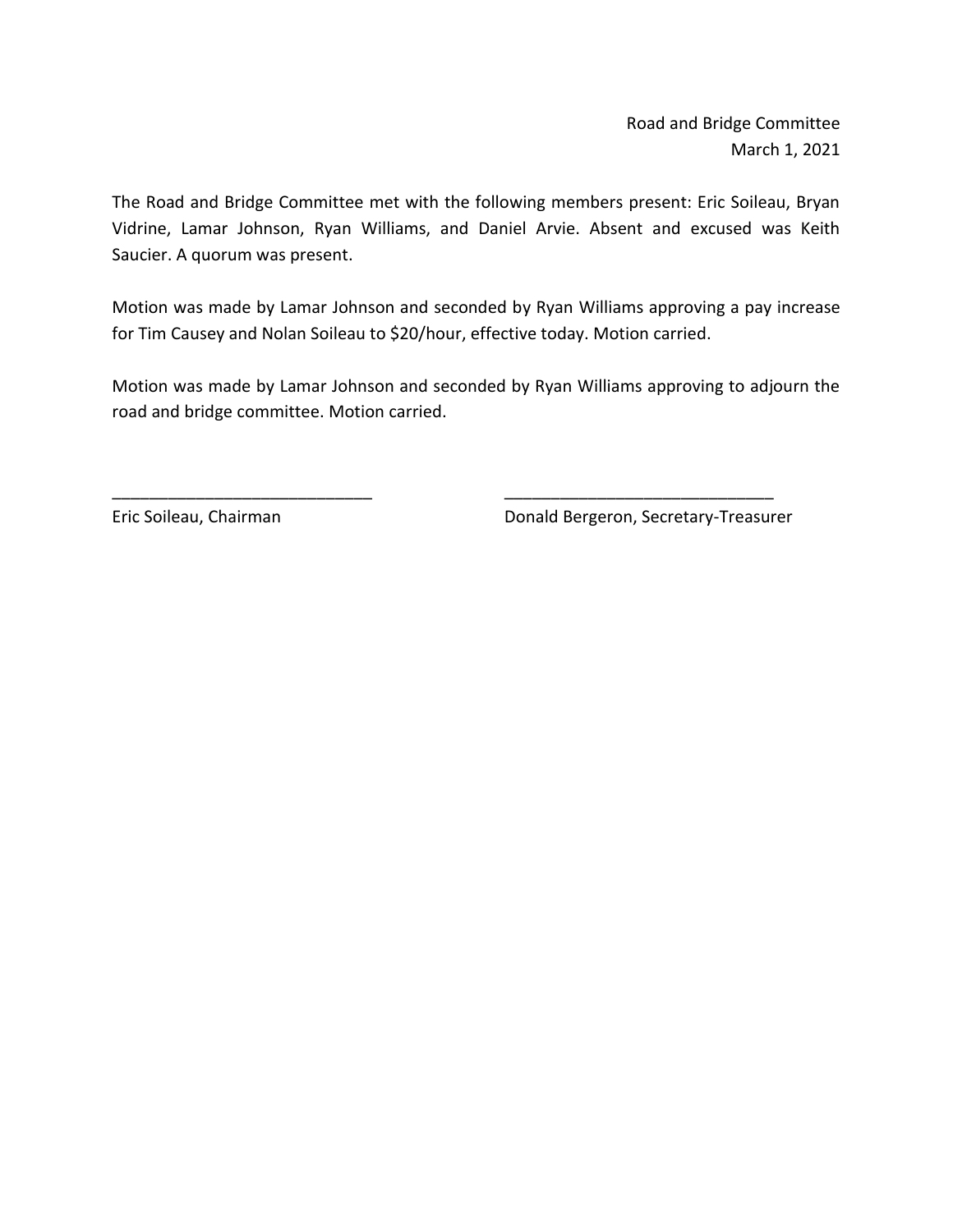Crooked Creek Committee March 1, 2021

The Crooked Creek Committee met with the following members present: Lamar Johnson, Ryan Williams, Eric Soileau, Ryan Ardoin, Bryan Vidrine, and Daniel Arvie. All members were present.

An update was given on park operations. Approximately 330 people entered the gate for the benefit held over the weekend along with 102 campers. The installation on the entrance gate has been started.

The jury has awarded applying for grant funds for the expanding of the sewer system. Three companies have been solicited for the project.

Motion was made by Ryan Williams and seconded by Daniel Arvie approving to hire Kimberly Campbell as office clerk and Christopher Bovia for ground maintenance at Crooked Creek Recreational Park at \$8 per hour. Motion carried.

Motion was made by Eric Soileau and seconded by Bryan Vidrine approving to adjourn the Crooked Creek Committee. Motion carried.

\_\_\_\_\_\_\_\_\_\_\_\_\_\_\_\_\_\_\_\_\_\_\_\_\_\_ \_\_\_\_\_\_\_\_\_\_\_\_\_\_\_\_\_\_\_\_\_\_\_\_\_\_\_\_\_\_

Lamar Johnson, Chairman **Donald Bergeron, Secretary-Treasurer**